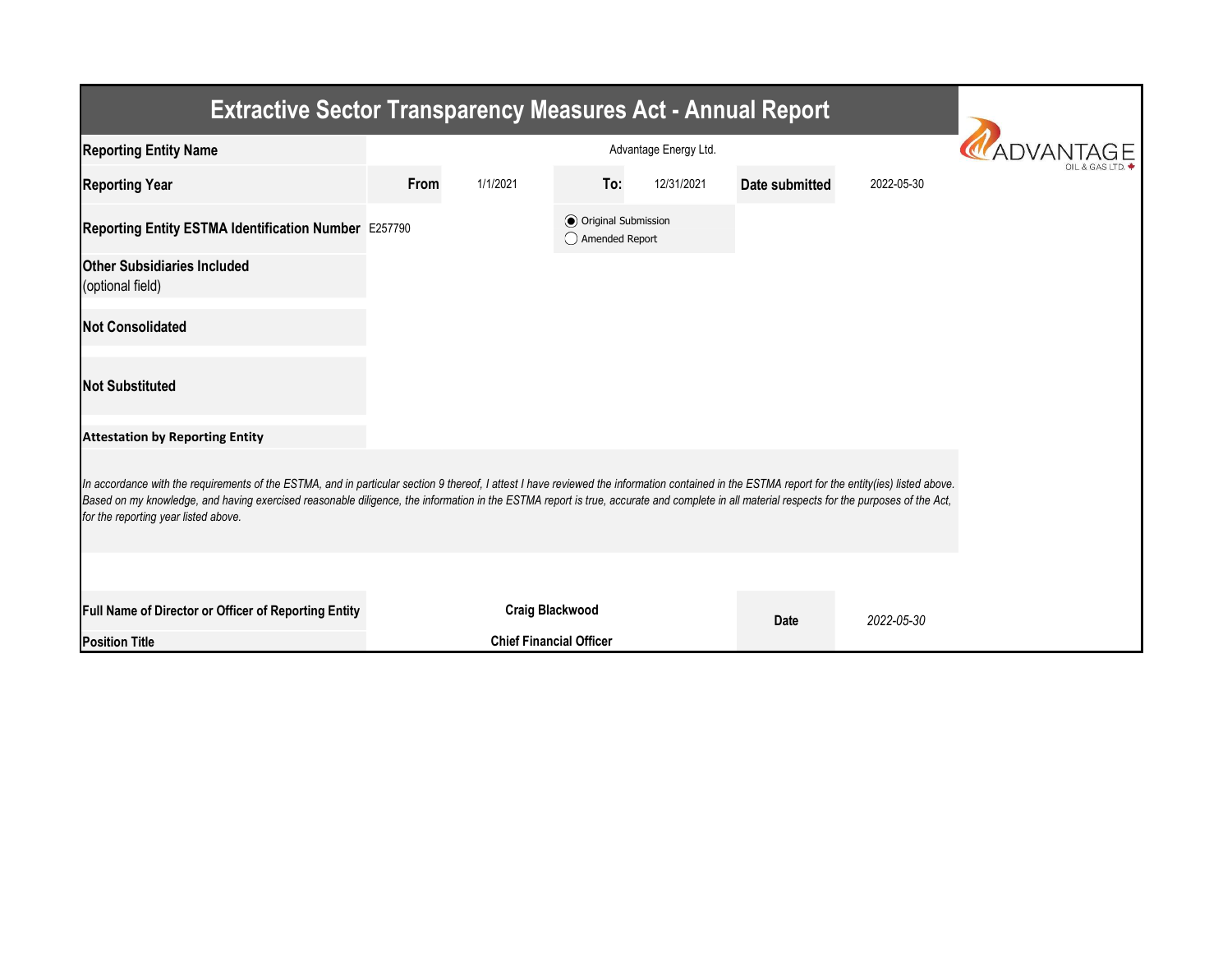| Extractive Sector Transparency Measures Act - Annual Report                                                                                                                      |                                                |                                                   |                                         |                  |                |                                |                |                  |                                               |                                      |                                                                                                                                                                                                                                                                                        |
|----------------------------------------------------------------------------------------------------------------------------------------------------------------------------------|------------------------------------------------|---------------------------------------------------|-----------------------------------------|------------------|----------------|--------------------------------|----------------|------------------|-----------------------------------------------|--------------------------------------|----------------------------------------------------------------------------------------------------------------------------------------------------------------------------------------------------------------------------------------------------------------------------------------|
| <b>Reporting Year</b><br><b>Reporting Entity Name</b><br><b>Reporting Entity ESTMA</b><br><b>Identification Number</b><br><b>Subsidiary Reporting Entities (if</b><br>necessary) | From:                                          | 1/1/2021                                          | To:<br>Advantage Energy Ltd.<br>E257790 | 12/31/2021       |                | Currency of the Report CAD     |                |                  |                                               |                                      |                                                                                                                                                                                                                                                                                        |
| <b>Payments by Payee</b>                                                                                                                                                         |                                                |                                                   |                                         |                  |                |                                |                |                  |                                               |                                      |                                                                                                                                                                                                                                                                                        |
| Country                                                                                                                                                                          | Payee Name <sup>1</sup>                        | Departments, Agency, etc<br>Payments <sup>2</sup> | <b>Taxes</b>                            | <b>Royalties</b> | Fees           | <b>Production Entitlements</b> | <b>Bonuses</b> | <b>Dividends</b> | Infrastructure<br><b>Improvement Payments</b> | <b>Total Amount paid to</b><br>Payee | Notes <sup>34</sup>                                                                                                                                                                                                                                                                    |
| Canada -Alberta                                                                                                                                                                  | Government of Alberta                          |                                                   |                                         | \$20,741,867.01  | \$3,529,293.44 |                                |                |                  |                                               |                                      | Payee Includes the following entities:<br>-Alberta Energy Regulator<br>-Minister of Finance - Province of<br>Alberta<br>\$24,271,160.45 .Alberta Municipal Affairs Special<br>Areas<br>·Provincial Treasurer Alberta<br><b>Environmental Protection</b><br>·Minister of Alberta Energy |
| Canada -Alberta                                                                                                                                                                  | Saddle Hills County                            |                                                   | \$3,800,100.66                          |                  | \$141,793.28   |                                |                |                  |                                               |                                      | \$3,941,893.94 Property Taxes and fees.                                                                                                                                                                                                                                                |
| Canada -Alberta                                                                                                                                                                  | County of Grande Prairie No.<br>$\overline{1}$ |                                                   | \$743,606.83                            |                  | \$3,960.00     |                                |                |                  |                                               |                                      | \$747,566.83 Property Taxes and fees.                                                                                                                                                                                                                                                  |
|                                                                                                                                                                                  |                                                |                                                   |                                         |                  |                |                                |                |                  |                                               |                                      |                                                                                                                                                                                                                                                                                        |
|                                                                                                                                                                                  |                                                |                                                   |                                         |                  |                |                                |                |                  |                                               |                                      |                                                                                                                                                                                                                                                                                        |
|                                                                                                                                                                                  |                                                |                                                   |                                         |                  |                |                                |                |                  |                                               |                                      |                                                                                                                                                                                                                                                                                        |
|                                                                                                                                                                                  |                                                |                                                   |                                         |                  |                |                                |                |                  |                                               |                                      |                                                                                                                                                                                                                                                                                        |
|                                                                                                                                                                                  |                                                |                                                   |                                         |                  |                |                                |                |                  |                                               |                                      |                                                                                                                                                                                                                                                                                        |
|                                                                                                                                                                                  |                                                |                                                   |                                         |                  |                |                                |                |                  |                                               |                                      |                                                                                                                                                                                                                                                                                        |
|                                                                                                                                                                                  |                                                |                                                   |                                         |                  |                |                                |                |                  |                                               |                                      |                                                                                                                                                                                                                                                                                        |
|                                                                                                                                                                                  |                                                |                                                   |                                         |                  |                |                                |                |                  |                                               |                                      |                                                                                                                                                                                                                                                                                        |
|                                                                                                                                                                                  |                                                |                                                   |                                         |                  |                |                                |                |                  |                                               |                                      |                                                                                                                                                                                                                                                                                        |
|                                                                                                                                                                                  |                                                |                                                   |                                         |                  |                |                                |                |                  |                                               |                                      |                                                                                                                                                                                                                                                                                        |
|                                                                                                                                                                                  |                                                |                                                   |                                         |                  |                |                                |                |                  |                                               |                                      |                                                                                                                                                                                                                                                                                        |
|                                                                                                                                                                                  |                                                |                                                   |                                         |                  |                |                                |                |                  |                                               |                                      |                                                                                                                                                                                                                                                                                        |
|                                                                                                                                                                                  |                                                |                                                   |                                         |                  |                |                                |                |                  |                                               |                                      |                                                                                                                                                                                                                                                                                        |
|                                                                                                                                                                                  |                                                |                                                   |                                         |                  |                |                                |                |                  |                                               |                                      |                                                                                                                                                                                                                                                                                        |
| <b>Additional Notes:</b>                                                                                                                                                         |                                                |                                                   |                                         |                  |                |                                |                |                  |                                               |                                      |                                                                                                                                                                                                                                                                                        |